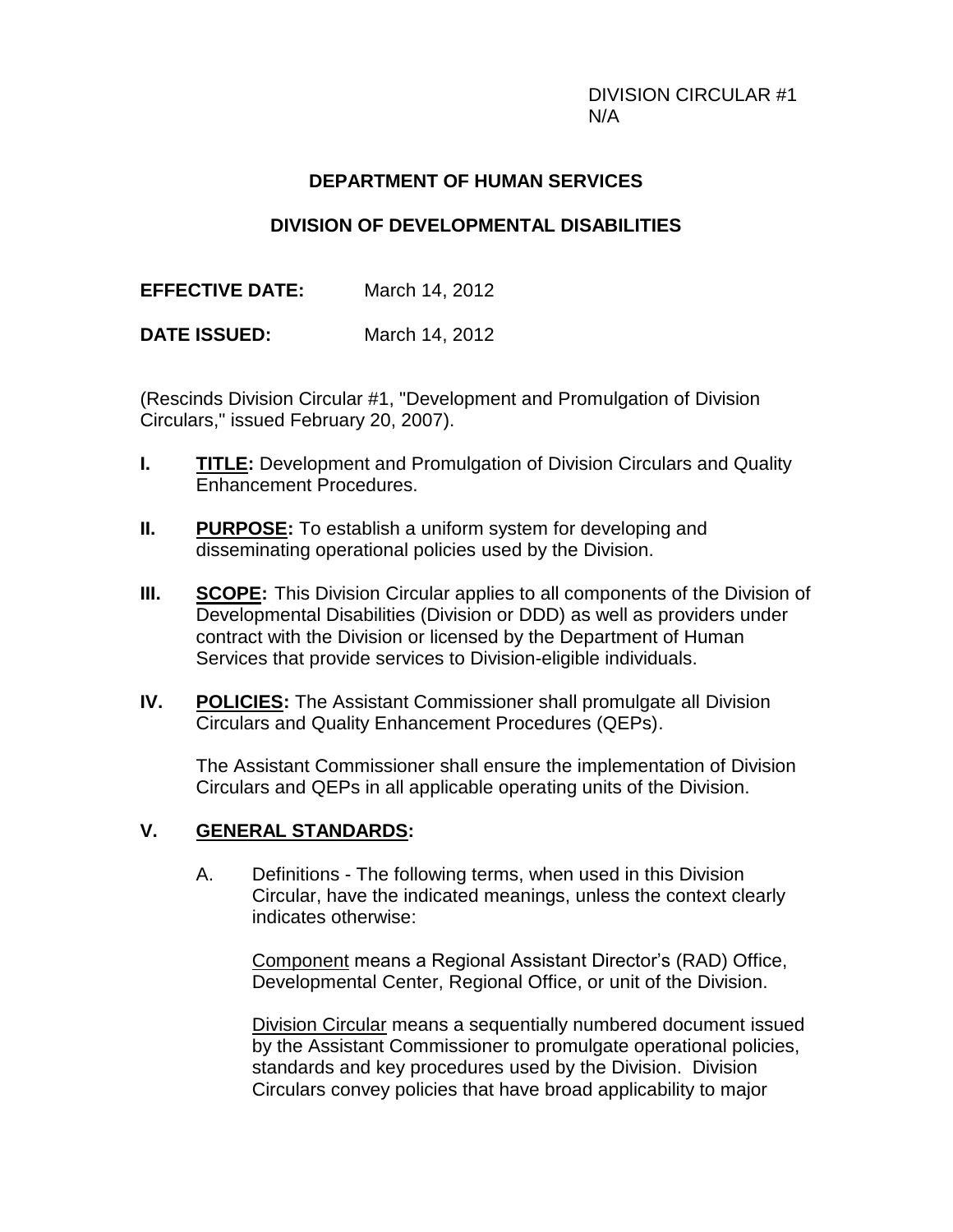components of the Division and may have applicability to providers under contract with the Division. The Assistant Commissioner may, however, limit the scope of a Division Circular to a single component.

Electronic transmittal means an email, electronic posting on the DDD website, any other electronic means of communication, or any combination of electronic means.

New Jersey Administrative Code (NJAC) means a compilation of agency rules made by the New Jersey Office of Administrative Law which have been proposed and adopted in the New Jersey Register. The promulgation of agency rules must adhere to the public comment and other requirements of the rulemaking process as specified by the Office of Administrative Law. Those rules have the force of law.

Provider means any agency or entity under contract with the Division or licensed by the Department to provide services to eligible individuals.

Quality Enhancement Procedure (QEP) means a sequentially numbered document issued by the Assistant Commissioner to ensure immediate action by Division staff to address an issue.

- B. Division Circulars shall remain in effect until officially rescinded at the discretion of the Assistant Commissioner.
- C. The process of development and review of Division Circulars shall incorporate the opportunity for input and comment from Division components, providers, persons with developmental disabilities, families, advocacy agencies, and trade organizations.
- D. The Division shall review each Division Circular as necessary.
- E. Executive staff of Division components and providers shall ensure that their procedures are consistent with applicable Division Circulars.
- F. Executive staff of Division components and providers shall maintain at least one complete and current manual of Division Circulars. The manual can be either printed or electronic but must be easily available and accessible to all staff who may require it.
- G. Executive staff of Division components and providers shall disseminate applicable Division Circulars to key staff.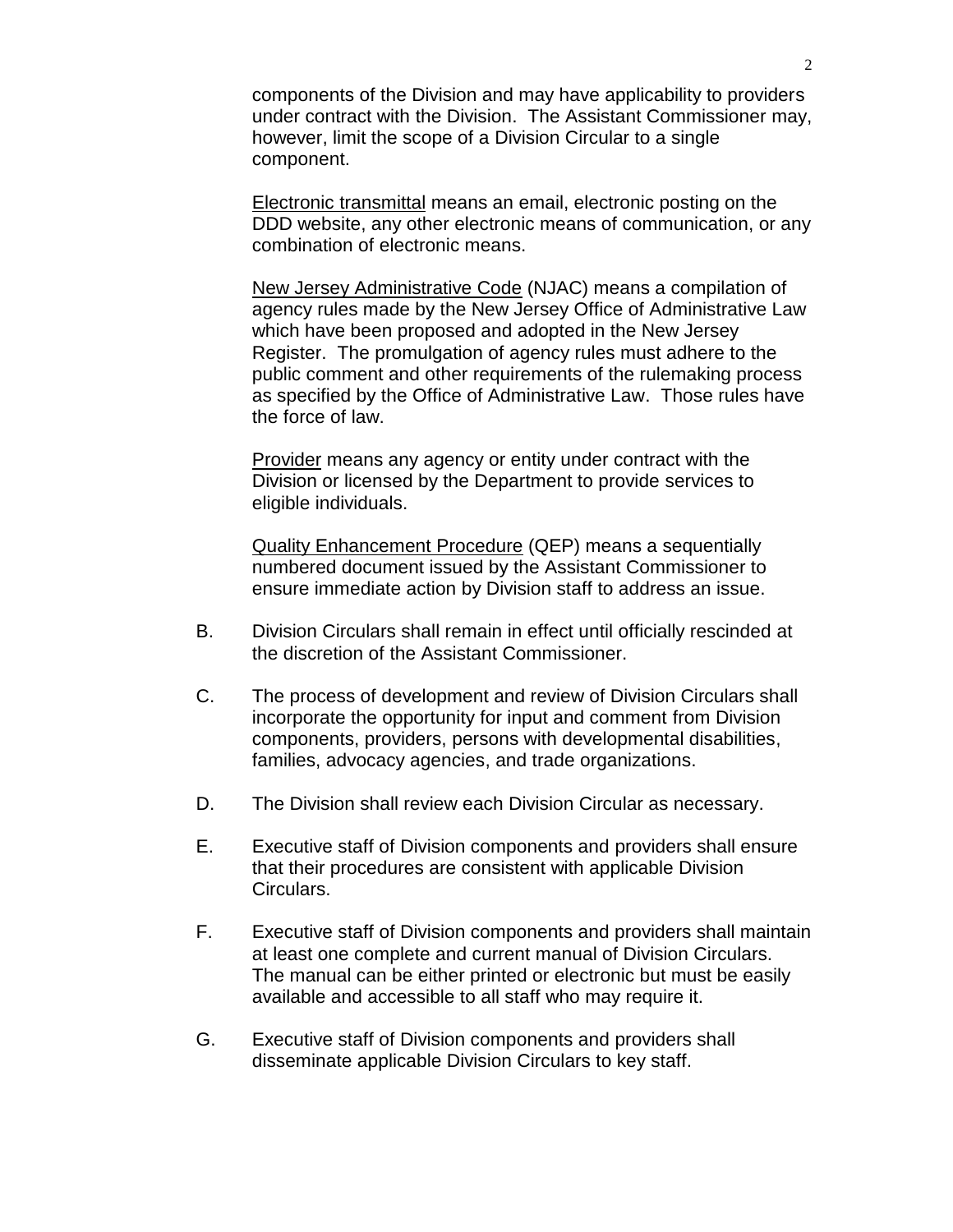- H. Some Division Circulars may have been adopted in the NJAC. The Division Circular shall contain a reference to the appropriate code citation. If no citation in the code exists, the Division Circular shall indicate that this section is not applicable (N/A).
- I. Some Division Circulars may require an impact statement, found in Appendix B of this Division Circular. The necessity for an impact statement shall be made on a case by case basis, when requested by the workgroup assigned to the Division Circular and approved by the Assistant Commissioner or designee.

# **VI. PROCEDURE:**

- A. Division Circulars
	- 1. When the Assistant Commissioner, Legal and Administrative Practice Office or other Division component determines that a Division Circular needs to be developed or substantially revised, an internal workgroup shall be created to conduct the development or revision of the Division Circular. The Assistant Commissioner, or the Assistant Commissioner's designee, shall appoint members of the workgroup. The internal workgroup shall be chaired by the Division's Legal and Administrative Practice Officer (LAPO) or designee.
	- 2. The internal workgroup shall consist of Division staff from within applicable Division components. In addition, at the discretion of the Assistant Commissioner, subject matter experts to aid the internal workgroup may be appointed from outside of the Division.
	- 3. Once a working draft has been developed, the internal workgroup, with the approval of the Assistant Commissioner, shall distribute the working draft to a minimum of six community stakeholders chosen according to the type of input they can provide for development of the policy in question. At least one representative from each of the following areas shall be chosen: persons with developmental disabilities, families of persons with developmental disabilities, and provider agencies.
	- 4. The initial comment period for the working draft Division Circulars shall be 15 business days. The Division will identify a staff person who will be available to the group of six stakeholders to answer questions about the working draft during the 15 day comment period.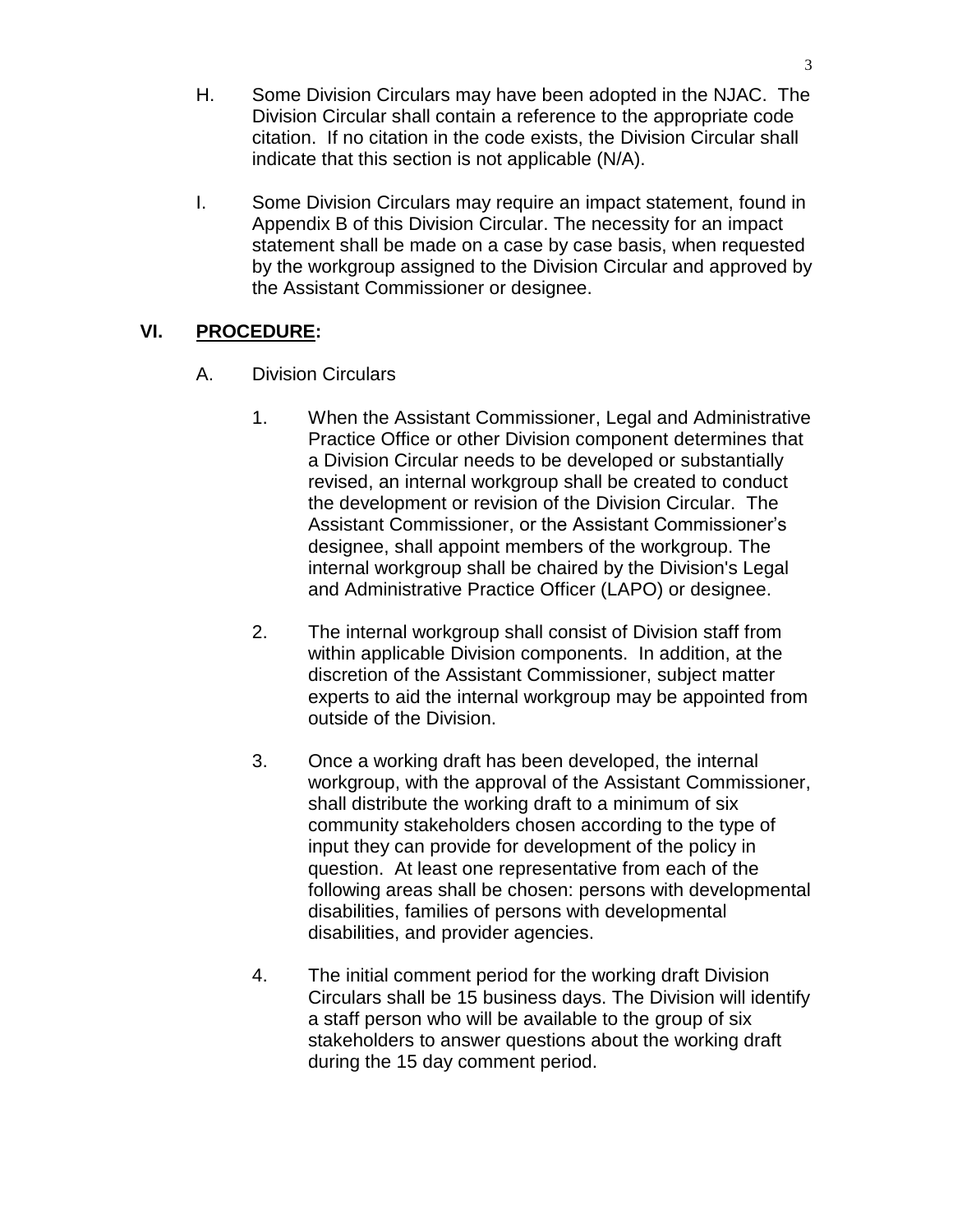- 5. After the comment period has lapsed, the LAPO or designee shall compile the comments for the workgroup to review.
- 6. If, after review of the initial comments, the workgroup does not recommend changes or recommends changes that are not substantial, and the Division Circular will be codified in the NJAC, the LAPO or designee shall present the Division Circular to the Assistant Commissioner for approval to begin the process of publication in the New Jersey Register.
- 7. If, after review of the initial comments, the workgroup does not recommend changes, or recommends changes that are not substantial, and the Division Circular will not be codified in the NJAC, the LAPO or designee, with the approval of the Assistant Commissioner, shall distribute the proposed Division Circular for comment to community stakeholders, including providers, persons with developmental disabilities, families of persons with developmental disabilities, advocacy agencies, and trade organizations. Distribution may be completed through electronic transmittal.
	- a. The comment period for Division Circulars shall be 20 business days. Comments may be submitted via US Mail or electronically to the LAPO email address: [ddd-co.lapo@dhs.state.nj.us.](mailto:ddd-co.lapo@dhs.state.nj.us)
	- b. After the comment period has lapsed, the LAPO or designee shall compile the comments for the workgroup to review. If the workgroup does not recommend changes, or recommends changes that are not substantial, the LAPO or designee shall present the Division Circular to the Assistant Commissioner for review and signature.
	- c. If the workgroup recommends changes that are substantial, an additional comment period of 10 business days shall be provided. After that comment period has lapsed, the LAPO or designee shall compile the comments for the workgroup to review. The workgroup shall make any additional revisions it deems appropriate. The LAPO shall then present the Division Circular to the Assistant Commissioner for review and signature.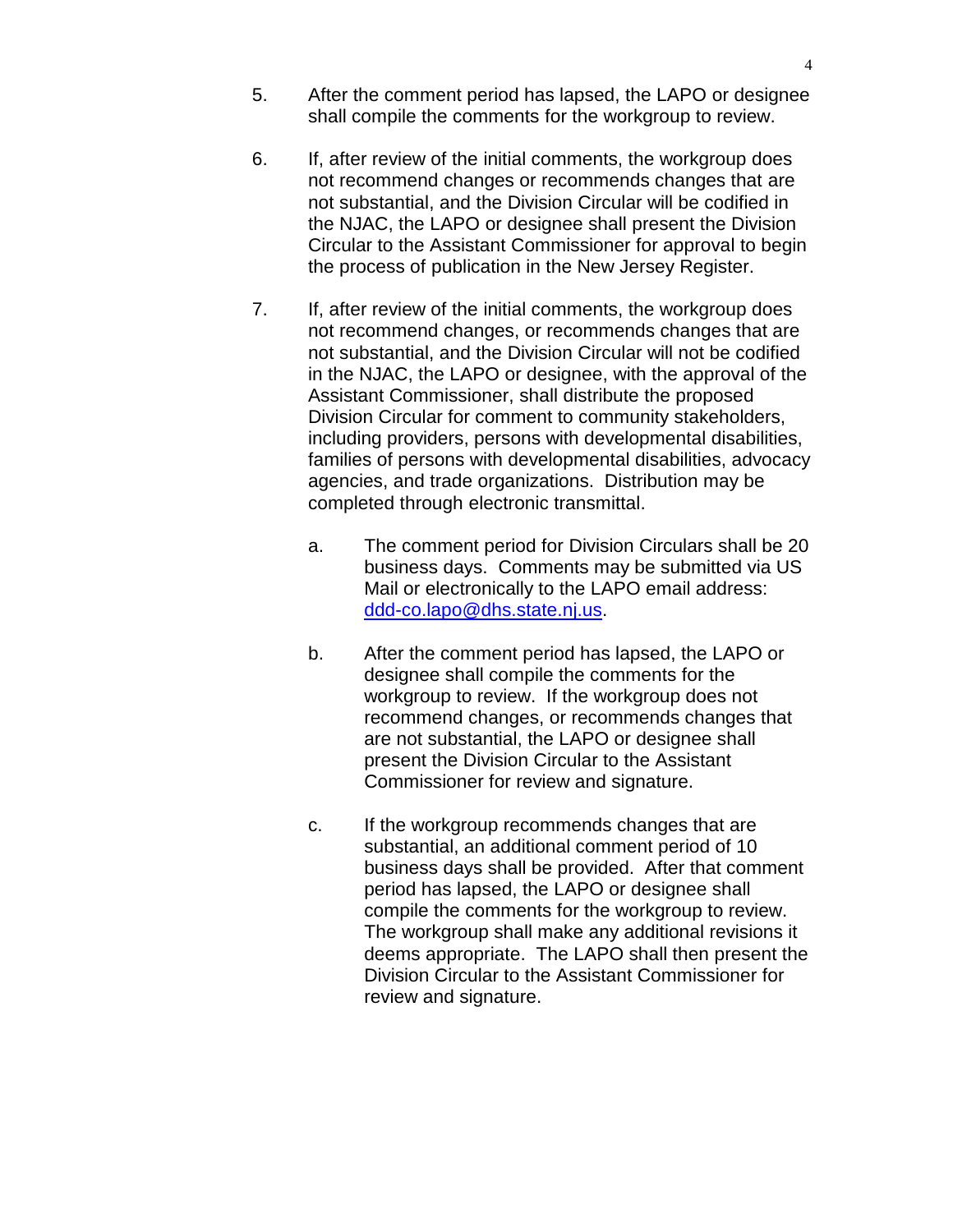- 8. If, after review of the initial comments, the workgroup recommends changes that are substantial, an additional comment period of 10 business days shall be provided to the group of six stakeholders. After that comment period has lapsed, the LAPO or designee shall compile the comments for the workgroup to review. The workgroup shall make any additional revisions it deems appropriate. If the Division Circular will be codified in the NJAC, it will then be presented to the Assistant Commissioner for approval to begin the process for publication in the New Jersey Register. If the Division Circular will not be codified in the NJAC, the procedure outlined above in "A. 7" shall be followed.
- 9. At any time during the development, revision, or comment process, the LAPO or designee may convene a meeting of interested parties and community stakeholders to facilitate discussion and field questions about the development or revision of the Division Circular.
- 10. Division Circular Format:
	- a. Division Circulars shall be prepared in conformance with the prescribed format (See Appendix A).
	- b. Drafts of Division Circulars shall be clearly marked "Draft" to avoid confusing a draft with implemented Division policy and procedure.
	- c. A Division Circular that revises or replaces a current Division Circular shall specify, in the heading, the Division Circular which has been rescinded.
	- d. Revision of Division Circulars may involve a single page, a section, or the entire document.
- 11. Responsibilities of the LAPO shall include:
	- a. Maintaining a distribution list of, and distributing Division Circulars and drafts to: Division components, providers, individual advocates, families, advocacy agencies, and trade organizations. The preference for this will be electronic; the LAPO will consider sending hard copies on a case by case basis.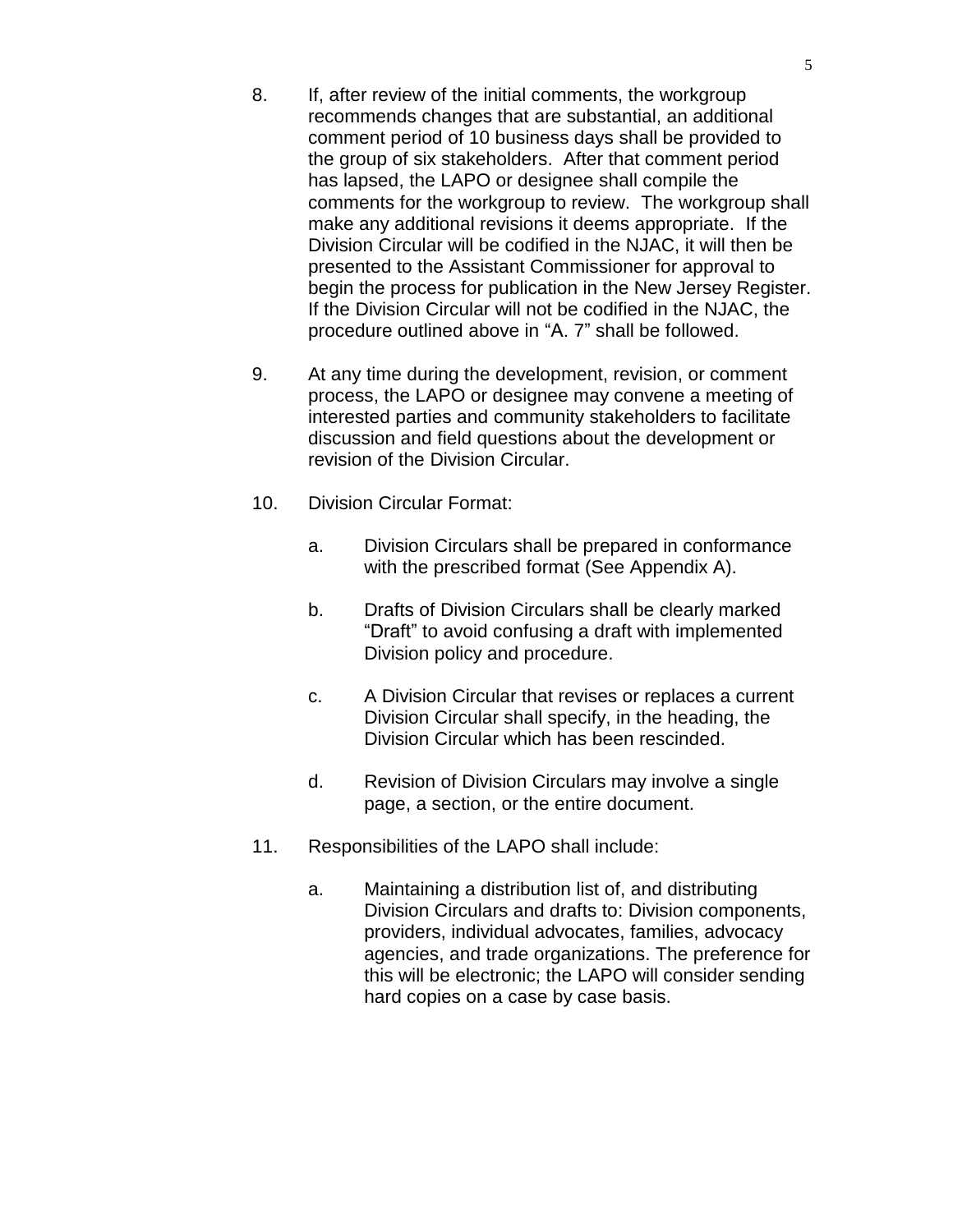- b. Maintaining a complete and current set of approved Division Circulars.
- c. Providing an electronic updated copy of the Table of Contents of Division Circulars to: Division components, providers, individual advocates, families, advocacy agencies, and trade organizations, whenever a change to the Table of Contents occurs.
- d. Providing a copy of newly promulgated Division Circulars to the Division's webmaster for placement on the Division website.
- 12. A proposal for a topic for a new Division Circular or revisions to a Division Circular that have not been solicited during a comment period may be made by a Division component, providers, individual advocates, families, advocacy agencies, or trade organizations. Such a recommendation shall be made in writing to the LAPO. The LAPO shall present the recommendation(s) to the Assistant Commissioner for review and action, if necessary. The LAPO shall respond in a timely manner to the person who made the recommendation, in regards to the action taken by the Division or give an explanation as to why action is not necessary by the Division.
- B. Quality Enhancement Procedures
	- 1. The Assistant Commissioner may issue a QEP in those instances where immediate action by Division staff is required to address an issue.
	- 2. The QEP shall follow the format outlined in Appendix A.
	- 3. Each QEP shall be numbered and shall have an issue date.
	- 4. QEPs shall be signed by the Assistant Commissioner.
	- 5. A component preparing a QEP shall submit the document to the LAPO to be issued.
	- 6. The LAPO shall advise the component of any changes needed. The component may finalize the QEP and prepare a cover memorandum for the Assistant Commissioner's signature.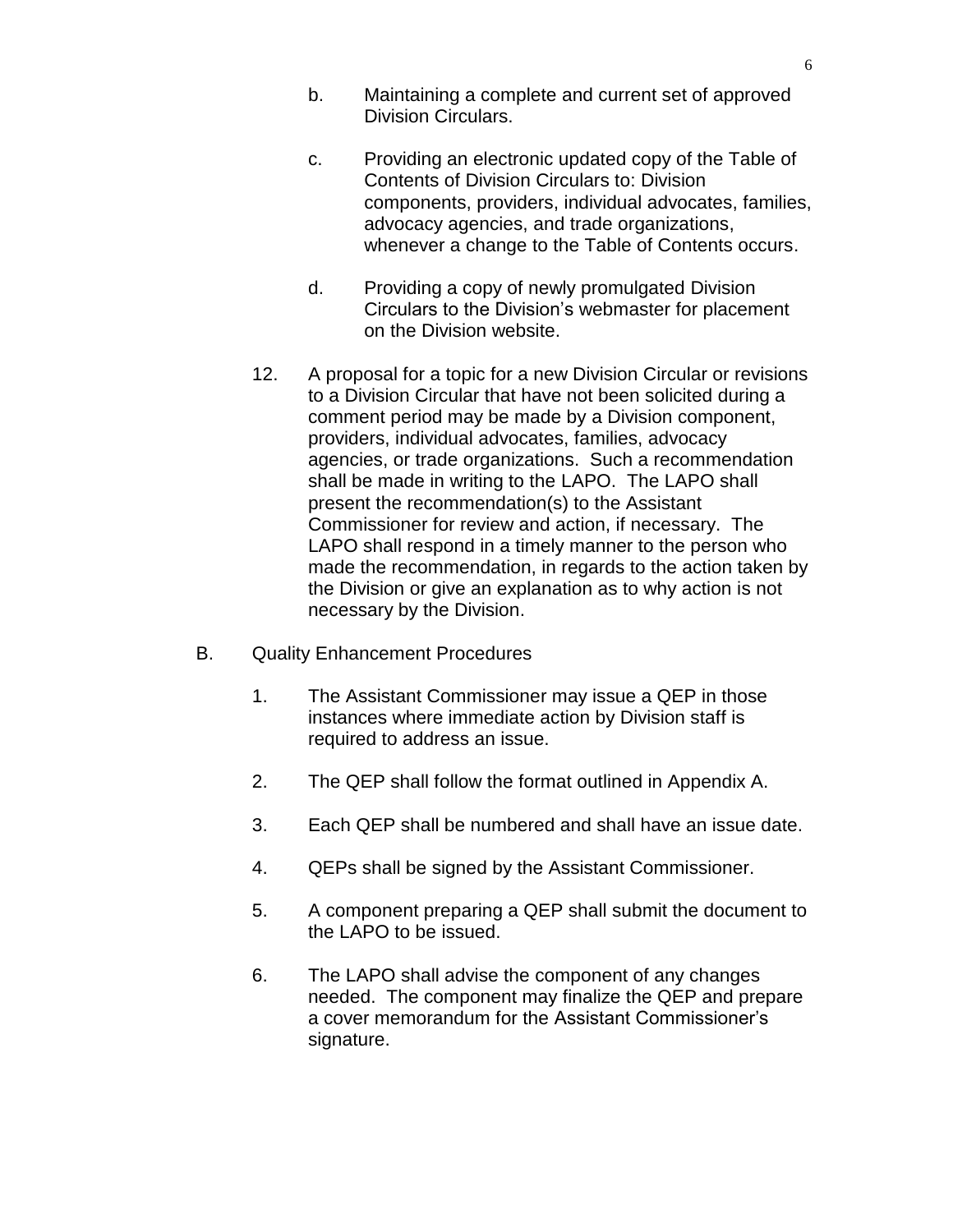- 7. Once the Assistant Commissioner has signed the cover memorandum and the QEP has been signed by the Assistant Commissioner, an electronic copy of both shall be provided to the Division's LAPO for distribution to Division staff who routinely receive copies of Division Circulars.
- 8. If there are concerns about the QEP after it has been issued, those concerns may be sent in writing to the LAPO.
- 9. The Division LAPO shall maintain a complete and current set of QEPs.
- 10. Each component shall keep a manual of QEPs.

Dawn Apgar, Ph.D, LSW, ACSW Acting Assistant Commissioner

\_\_\_\_\_\_\_\_\_\_\_\_\_\_\_\_\_\_\_\_\_\_\_\_\_\_\_\_\_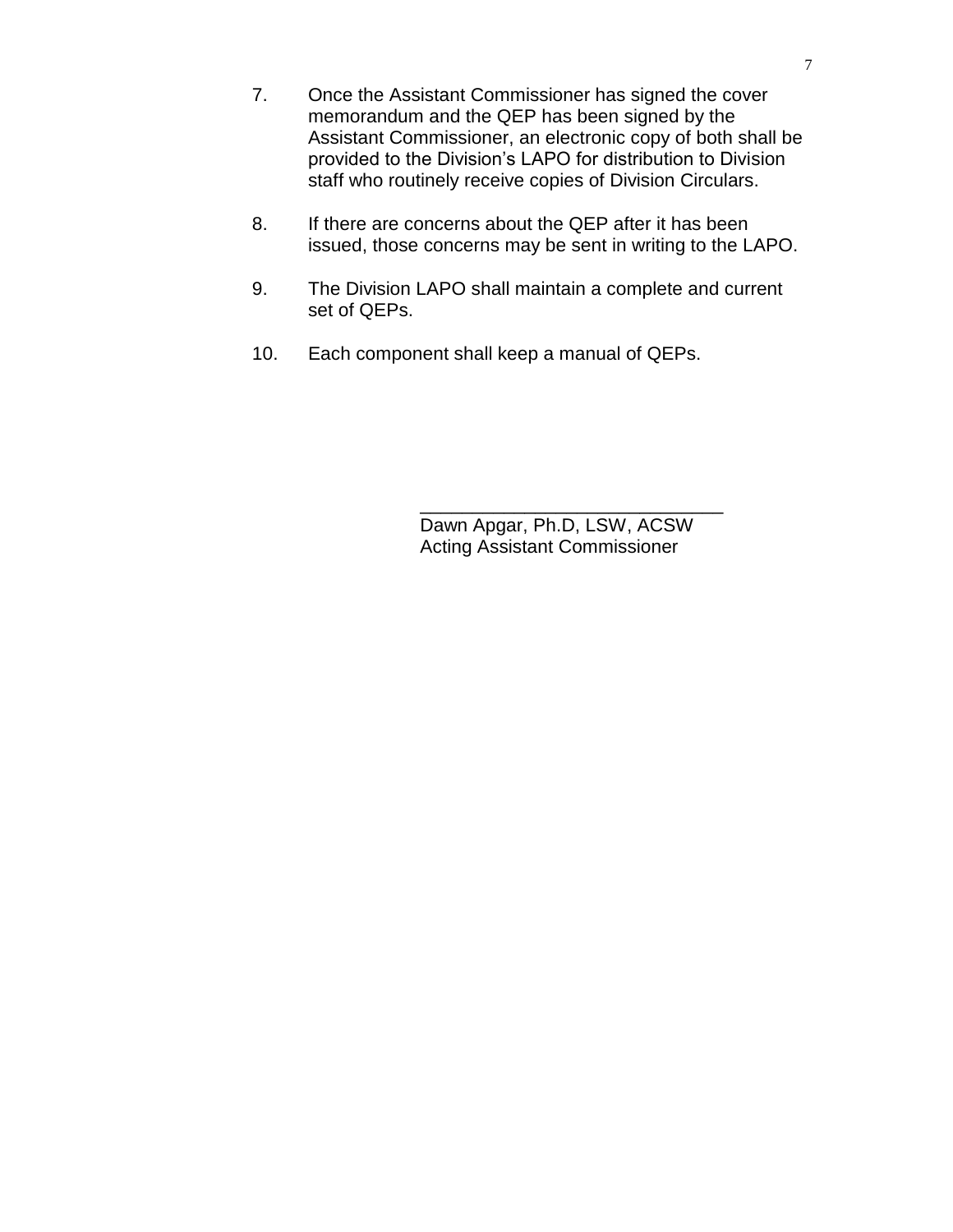### **APPENDIX A**

### **FORMAT FOR DEVELOPING DIVISION CIRCULARS**

DIVISION CIRCULAR # (N.J.A.C. citation, if applicable)

#### DEPARTMENT OF HUMAN SERVICES DIVISION OF DEVELOPMENTAL DISABILITIES

EFFECTIVE DATE:

DATE ISSUED:

- I. TITLE: (A descriptive title).
- II. PURPOSE: (A statement of purpose).
- III. SCOPE: (To whom does the Division Circular apply).
- IV. POLICIES: (Statements that reflect the Division's philosophy and expectations with regard to major problems and courses of action).
- V. GENERAL STANDARDS: (Uniform expectation of performance criteria including, as necessary, definitions of essential terms).
- VI. PROCEDURES: (Content shall include major steps to implement the policy).
	- A. Sequential steps required, including frequency or scheduling requirements at each step.
	- B. Assignment of staff responsibilities for each element of the policy/procedure.
	- C. Reporting and recording requirements.
	- D. Other particulars for staff guidance including but not limited to required procedure development by the operating unit, differential guidelines for components and appendices.

\_\_\_\_\_\_\_\_\_\_\_\_\_\_\_\_\_\_\_\_\_\_\_\_\_\_